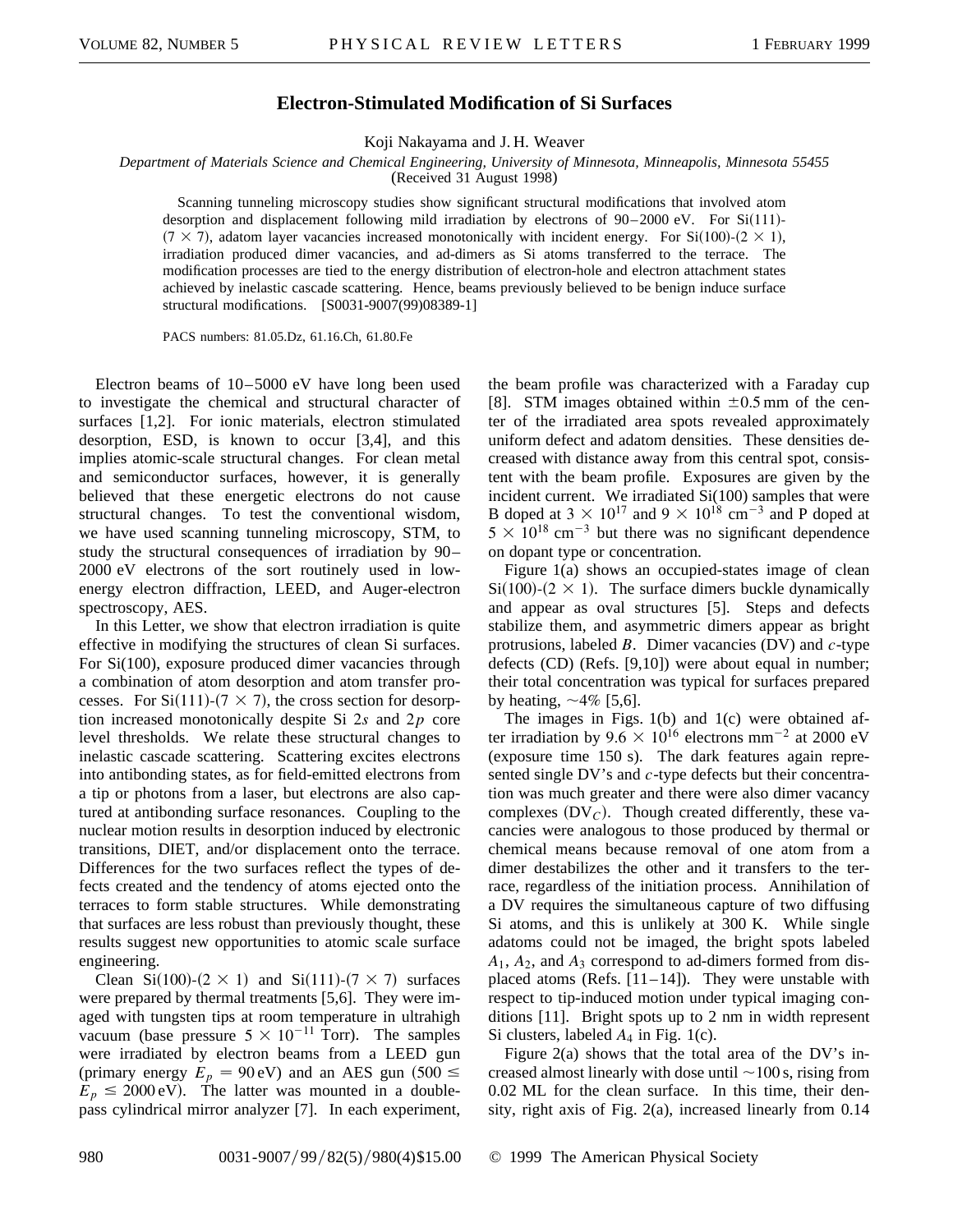

FIG. 1. (a) Filled state image of clean Si $(100)-(2 \times 1)$  showing dimer vacancies (DV) and *c*-type defects (CD), and a row of asymmetric buckled dimers at a step  $(B)$ . (sample  $-2.0$  V, 0.2 nA). (b) Image after 2000 eV irradiation for 150 s showing dimer vacancy complexes (DV<sub>C</sub>). Ad-dimers are labeled  $A_1$  if their axis is parallel to the dimer row,  $A_2$  if they lie perpendicular to the dimer row, and  $A_3$  if they reside between dimer rows. (c) Large scan image showing Si clusters, *A*4, uniformly distributed on the surface. (d) Surface like (c) after annealing to produce dimer vacancy lines (DV<sub>L</sub>), regrowth chains (RC), and regrowth islands (RI).  $c(4 \times 4)$  structures appear near steps and in regrowth areas.

to  $0.65 \times 10^{14}$  cm<sup>-2</sup>. While the density of DV's more than quadrupled, the average size of a vacancy complex increased only  $\sim$  50%. Thus, single DV creation was largely random, and the creation cross section in this linear regime was  $1.2 \times 10^{-20}$  cm<sup>2</sup> (the yield of  $8 \times 10^{-6}$ vacancies per electron divided by the atom density). After  $\sim$ 100 s irradiation, the vacancy concentration increased in a nonlinear fashion as existing pits influenced the probability of additional vacancy creation adjacent to them. The pit growth apparent in Fig. 1(b) reflects the tendency of defects to localize electronic excitations and to increase inelastic scattering events. It may also reflect the reduced energy barrier for atom displacement at a pit boundary. Similar fluence dependencies were obtained for adatom vacancy creation on Si(111)-(7  $\times$  7) (not shown).

The changes evident in Fig. 1(c) were intrinsic to  $Si(100)-(2 \times 1)$  because heating at 873 K for 2 min produced regrowth chains and islands, labeled RC and RI in Fig. 1(d) [15,16]. Small domains with  $c(4 \times 4)$  symmetry appeared at steps and in regrowth layers, as for epitaxial growth of Si on Si(100) [17]. Individual DV's ordered into lines that were perpendicular to the dimer rows. Recovery of a surface that was this severely damaged was sluggish because defects reduced Si diffusion



FIG. 2. (a) Dimer vacancy areas and vacancy complex densities as a function of dose for 2000 eV electrons for  $Si(100)-(2 \times 1)$ . The cross section for dimer vacancy creation is approximately linear below  $\sim$ 100 s. The flux of  $6.4 \times 10^{14}$  electron mm<sup>-2</sup> s<sup>-1</sup> corresponds to ~100 electrons  $s^{-1}$  per surface atom. (b) Adatom vacancy concentration for  $Si(1\bar{1}1)$  as a function of primary electron energy. As discussed in the text, this represents the cross section for Si desorption.

and influenced the (local) energetics associated with islands or steps. Equally sluggish recovery was observed when ion bombarded surfaces were annealed at 873– 1123 K [18].

To demonstrate the generality of electron-induced Si surface modification and to determine its dependence on beam energy, we exposed  $Si(111)-(7 \times 7)$  surfaces to beams having  $E_p = 90$ , 500, and 2000 eV to achieve a common fluence of  $2 \times 10^{16}$  electrons mm<sup>-2</sup>. For the starting surface [inset of Fig. 3(a)], bright features within  $a \, 7 \times 7$  unit cell represent the corner adatoms adjacent to (dark) corner holes and center adatoms away from those holes. Irradiation with 90 eV electrons  $(0.5\mu A, 20 \text{ min})$ [8] 500 eV electrons  $(0.5\mu A, 20 \text{ min})$ , and 2000 eV electrons  $(1.2\mu A, 500 s)$  increased the concentration of vacancies in the adatom layer from 4% to 6% [Fig. 3(a)], to  $10\%$  [Fig. 3(b)], and to  $14\%$  [Fig. 3(c)]. Images obtained at other bias voltages and polarities demonstrated that the changes were not related to adsorbates [7]. From Fig. 2(b), the vacancy concentration increased steadily with *Ep*. This indicates that processes related to Si 2*s* and 2*p* excitations followed by Auger decay were not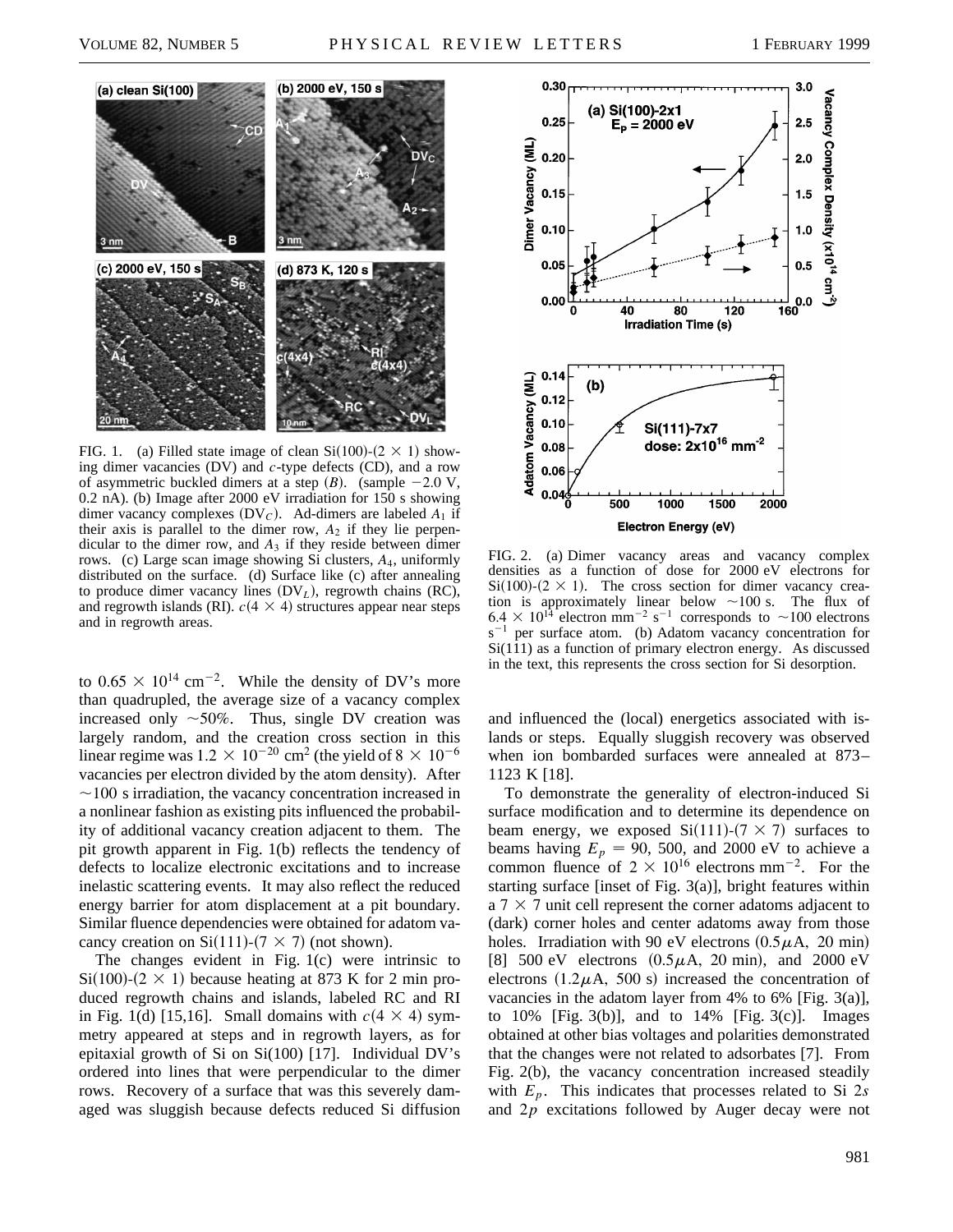

FIG. 3. Images after irradiation of Si(111)- $(7 \times 7)$  by electrons of primary energy (a) 90 eV, (b) 500 eV, and (c) 2000 eV. Vacancies in the adatom layer appear as dark features. The development of these vacancies is largely due to Si atom desorption though features like  $A_5$  represent Si atoms trapped at a rest atom dangling bond. Desorption is random when the vacancy concentration is low. All images  $330 \times 500$  Å<sup>2</sup>; sample bias 1.7 V, tunneling current 0.4 nA.

important [19]. The ratio of vacancies at center sites relative to corner sites increased from 1 to 1.2 after irradiation for all energies, and single adatom vacancies appeared 1.3 times more frequently in the faulted half of the unit cell. The mean distance between vacancies decreased from  $\sim$ 28 Å for the clean surface to 20 Å after irradiation with 90 eV electrons. After 2000 eV irradiation,  $\sim$  50% of the vacancies were present in the nearest-neighbor configurations, and complexes derived from up to 7 adatom vacancies were evident. The number of such complexes also increased with dose as existing vacancies influenced removal of nearby adatoms.

In Fig. 3, features like  $A_5$  represent Si released from adatom sites and trapped at dangling bond sites of rest atoms. Though present, these extra terrace atoms were outnumbered by the vacancies by a factor of  $\sim$ 30 after irradiation with 90 and 500 eV electrons [20]. Neglecting them, the cross section for Si desorption from Si(111)- $(7 \times 7)$  follows directly from Fig. 2(b), ranging from  $1 \times 10^{-20}$  cm<sup>2</sup> for 90 eV electrons to  $5 \times 10^{-20}$  cm<sup>2</sup> for 2000 eV electrons. These values fall within the ESD range of adsorbates on surfaces [3,4].

While the cross section for desorption is a measure of long-term surface modification, it underestimates the effects of irradiation for Si(111)-(7  $\times$  7) because vacancyadatom pairs can be produced and a vacancy in the adatom layer can be annihilated by a single diffusing atom. Such vacancy annihilation was recently studied by Stipe *et al.* [21], using STM to displace an adatom at low temperature and to follow its return. They showed that adatom layer vacancies were short lived above 175 K. Our results suggest a follow-on experiment that examines surfaces irradiated at low temperature.

 $Si(100)$  differs from  $Si(111)$  in that the event that creates a single atom vacancy is followed by the escape onto the terrace of the now-unpaired atom of the original dimer. Damage accumulation is more profound because dimer vacancy annihilation requires the capture of two diffusing atoms. We cannot say how many of the features imaged as dimers or aggregates in Fig. 1(b) were produced by desorption and how many resulted when both atoms of a dimer were transferred to a surface. Nonetheless, the imaged terrace features account for only  $\sim$ 20% of the DV's (total cross section for vacancy creation  $1.2 \times 10^{-20}$  cm<sup>2</sup>). We conclude that ESD is significant.

The results of Figs.  $1-3$  are important because they demonstrate that electrons produce structural damage that had not previously been considered. The question to ask is what is the physical origin of these electronic-induced changes? Hints can be gleaned from recent laser irradiation and STM-modification studies. For Si(111)-(7  $\times$  7), Kanasaki *et al.* [22] studied Si atom desorption induced by 23–150 mJ-cm<sup>-2</sup> laser irradiation. They reported enhanced desorption from the adatom layer when the photon energy was  $\sim$ 2 eV, an effect they related to dipole transitions involving occupied and empty surface states. H desorption from Si(100) has been attributed to  $\sigma \rightarrow \sigma^*$ transitions activated by 6 eV electrons from an STM tip [23]. Stipe *et al.* [21] interpreted vacancy creation in terms of the occupation of localized antibonding  $\sigma^*$  levels that resulted in the displacement of center adatoms onto the terrace. Similar electron capture in antibonding resonances have been linked to ESD from Si(111) [24]. For Si(100), Kanasaki *et al.* did not observe Si desorption for 2.48 eV photons, showing that  $\pi \rightarrow \pi^*$  transitions did